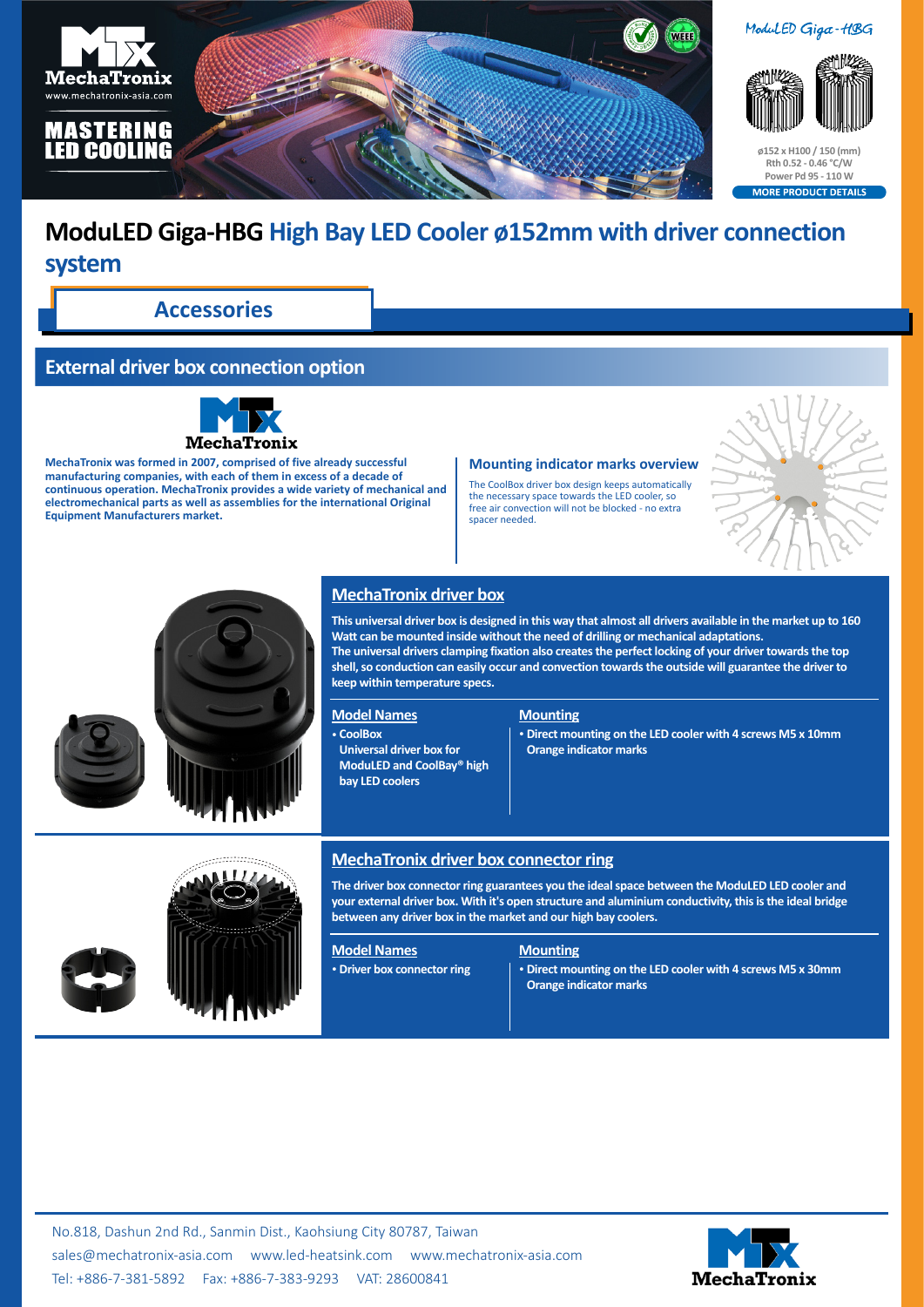

# **ModuLED Giga-HBG High Bay LED Cooler ø152mm with driver connection system**

**Accessories**

# **Lens & reflector connection**



**With regards to reflectors we have equipped our high bay with the most common high bay reflector standard, the 143mm pitch. For the lenses the standard mounting pattern is foreseen for all 100mm lenses with or without rubber gasket.**

**Although we don't produce our own lenses and reflectors, we keep a limited number of models from stock available for your urgent needs. Below you can find an overview of these models as well as the mounting patterns which go along.**

#### **Mounting indicator marks overview**

**ModuLED Giga**

**Optics adaptor**



# **Adaptor plate for connection of reflector & lens**

**With the ModuLED Giga optics adaptor you get an unprecedented flexibility in choices of optics. Equipping your high bays with a wide variety of reflectors in metal or plastic, adding lenses for a controlled light image,... it all becomes plug-and-play.**

### **Model Names**

• **ModuLED Giga optics adaptor v2**

#### **Mounting**

• **Direct mounting on the LED cooler with 4 screws M5 x 6mm Red indicator marks**

## **CoolView® 10 AG series Anti-Glare Lens**

**High end patented anti-glare lenses made out of borosilicate glass with beam angles 60°, 90° or 120°. Uniform light dispersion with high transparency 95% efficient borosilicate glass. Comes together with a high quality rubber gasket & metal frame (lens holder) - IP67 ingress protection against dust and moisture.**



#### **Model names** • **CoolView® 10-60 AG**

- • **CoolView® 10-90 AG**
- • **CoolView® 10-120 AG**

#### **Mounting**

• **With Optics adaptor v2 + (4x) MTX screws M5 x 10mm Red indicator marks**

## **CoolBay® Reflector**

**A limited range of high-end off-the-shelf available high bay reflectors in high transflective coated aluminium or polycarbonate. All our reflectors follow the most common mounting standard with a pitch of 143mm and can be fixed with the ModuLED Giga optics adaptor towards the LED cooler. All our reflectors are transported in a special adapted packaging for damage prevention.**

#### **Model names**

- • **CoolBay® Reflector 45**
- • **CoolBay® Reflector 45 PC**
- • **CoolBay® Reflector 90**
- • **CoolBay® Reflector 120**

#### **Mounting**

• **Direct mounting on optics adaptor with 4 screws M5 x 6mm Blue indicator marks**

\* To prevent dust accumulation in the lens or PC reflector cover through open structure of the ModuLED-HBG series cooling fins, please equip your lens with MechaTronix **[Dust Protection Plate](https://www.led-heatsink.com/search?q=DPP)**.

No.818, Dashun 2nd Rd., Sanmin Dist., Kaohsiung City 80787, Taiwan [sales@mechatronix-asia.com](mailto:sales%40mechatronix-asia.com?subject=) [www.led-heatsink.com](http://www.led-heatsink.com) [www.mechatronix-asia.com](http://www.mechatronix-asia.com) Tel: +886-7-381-5892 Fax: +886-7-383-9293 VAT: 28600841